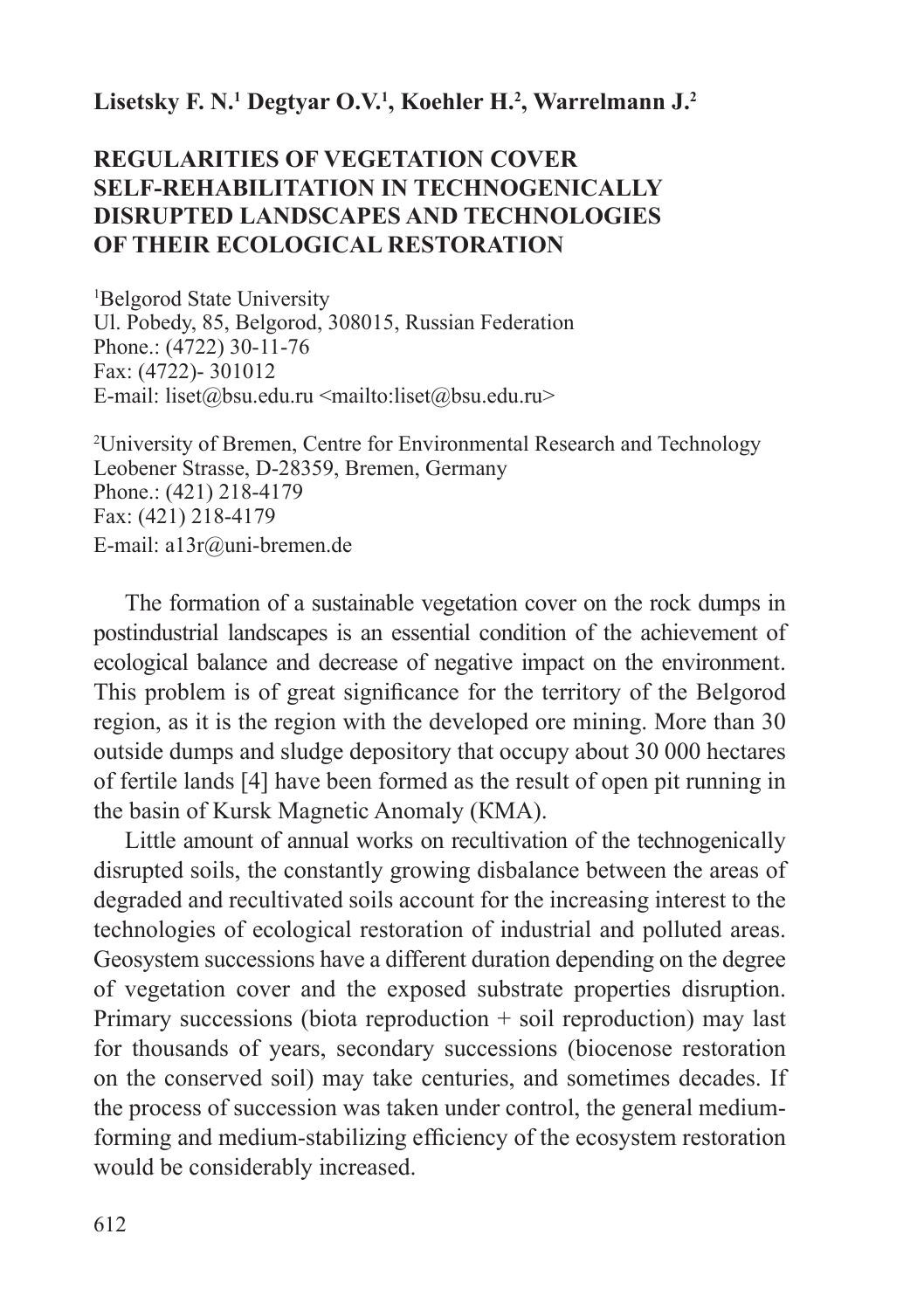Ecological restoration is one of the several activities striving to alter the biota and physical conditions of a site, and are frequently taken for restoration. These activities include reclamation, rehabilitation, mitigation, ecological engineering and various kinds of resource management, including wildlife, fisheries and range management, agroforestry, and forestry [3].

We have investigated the multi-aged ecosystems that have been formed under the conditions of self-accretion on pit-dumping complexes of Lebedinskiy and Stoylenskiy iron ore mining and processing plants of КМА. Among the subjects of inquiry are dumps of different kind: excavator dumps, autodumps, hydrodumps, where the recultivation of soils by means of fertile soil coating hasn't been carried out but the stage of biological recultivation has been fulfilled. The explored newly formed geosystems represent different stages of successional restoration of biocenose. Mixed vegetative groups with a lean species composition (3-5 species per square meter) and low projective cover [4] are formed under the natural overgrowing of freshly-filled (two-year-old) dumps of КМА. All biometrical indices of forest plantation growing on dumps are 1.2-1.8 times lower than those of the forest stands growing in zonal soil.

The successions have mainly the natural character because of the considerable area of dumps, though a high speed of the land cover restoration has been stated in a number of cases. Multi-aged surfaces of dumps are the object of study of their soil reproduction process due to the possibility of studying the isolated cases of this process in the various biotapolitological combinations of soil-formation conditions. We have investigated multi-aged (13-47 years) young soils that are under the process of automorphic soil-formation on the subhorizontal surfaces of dumps. It has given us the chance to analyze the results of their morphological structure and physico-chemical properties reproduction 'in pure form' [6].

The plant-free dump surface has a considerable amount of mineral resources and moisture for plant nutrition. The species diversity of the association depends on its removal from the seeds source. The mechanism of phytocenosis formation during the process of self-spread on the newly-formed soils of the dumps is identical to plough field overgrowing. The process of succession includes: ruderal association - rhizome - loose-bunch + forest overgrowing. In some cases forest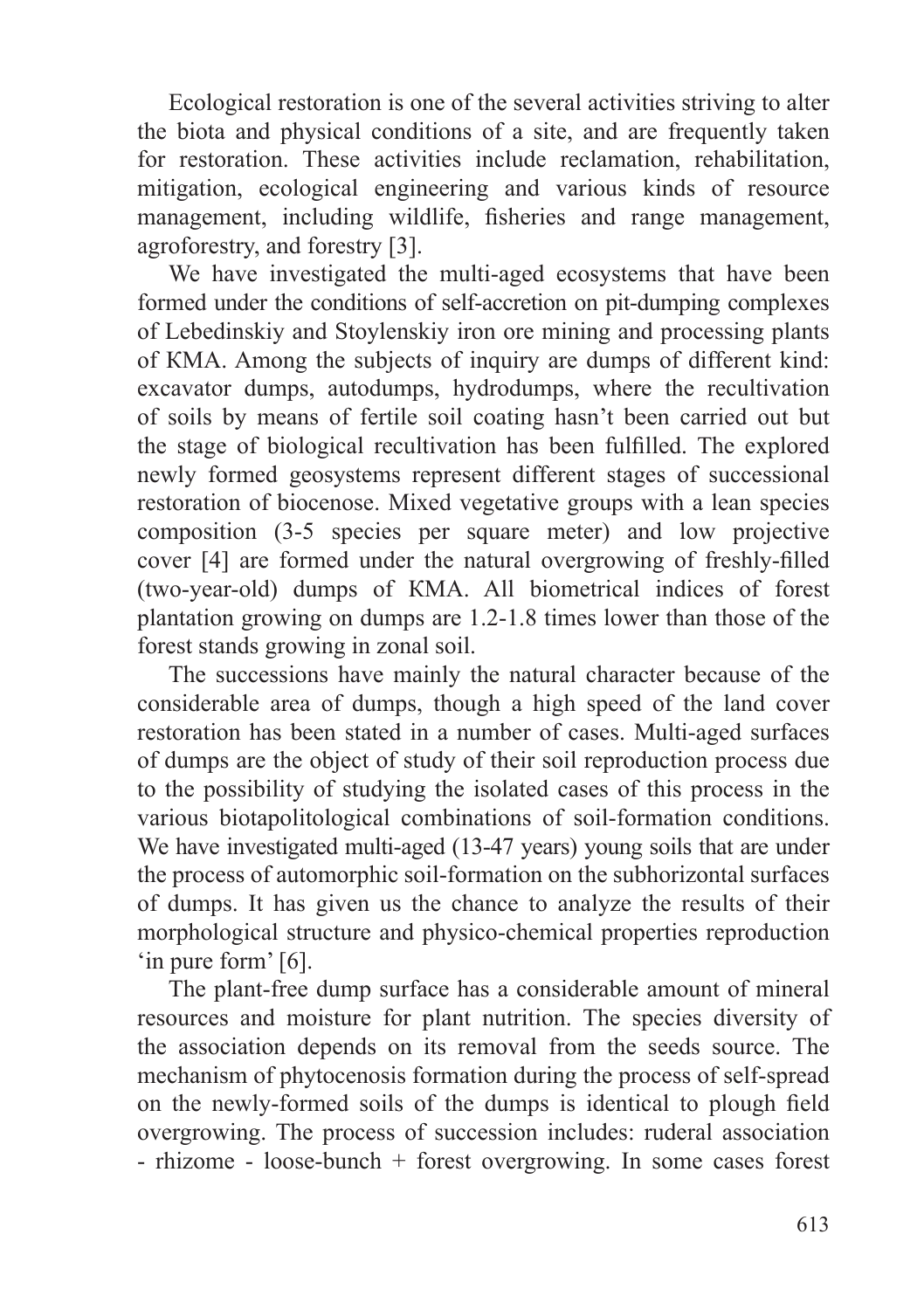overgrowing takes place at the second stage under the conditions of a sufficient moisture level. Tree vegetation appears on the 10-year-old soils. We have ascertained that the newly-formed soil depth is lower in phytocenosis with the domination of tree vegetation, than in herb communities on the soils of the same age. The initial ruderal association with *Artemisia vulgaris, Daucus dubium, Centaurea pseudophrygia, Carduus acanthoides* and etc. dominating plays a minute part in soilformation. It is the result of the fact that though ruderal plant species form a substantial vegetative mass, the greater part of it is formed on the top soil. The second stage of association formation on the dumps is called rootstock grasses association. Grasses include mainly *Calamagrostis epigeos, Elytrigia repens*, that have a low level of underground and aboveground mass proportion and do not form a grass sod. Bluejoint *(Calamagrostis epigeios)* predominates in such associations. Bunch and motley grass associations are formed at later stages. The inclusion of short grasses with a developed fibrous system and a high level of underground and aboveground mass proportion favours fast humus accumulation in the soil.

The tendency of the growth of phytocenosis species diversity as the soil age increase  $(r = 0.39)$  (Table 1) is found.

The capacity of horizon А grows during the increase of vegetation species diversity and projective plant cover degree. It is important to note the negative, confirmed by the method of correlation analysis, influence of the increase of tree vegetation species diversity and its projective cover on the capacity of horizon А.

Restoration ecology provides clear concepts, models, methodologies and tools for practitioners in support of their practice. The number of

| Correlation coefficient |
|-------------------------|
| 0,6550,776              |
| $-0,415-0,443$          |
| 0,6870,797              |
| $-0,356-0,366$          |
| 0,4220,454              |
| 0,0670,088              |
|                         |

Table 1. Dependence of the capacity of horizon А on some geobotanical indices (for dumps under 50 years old)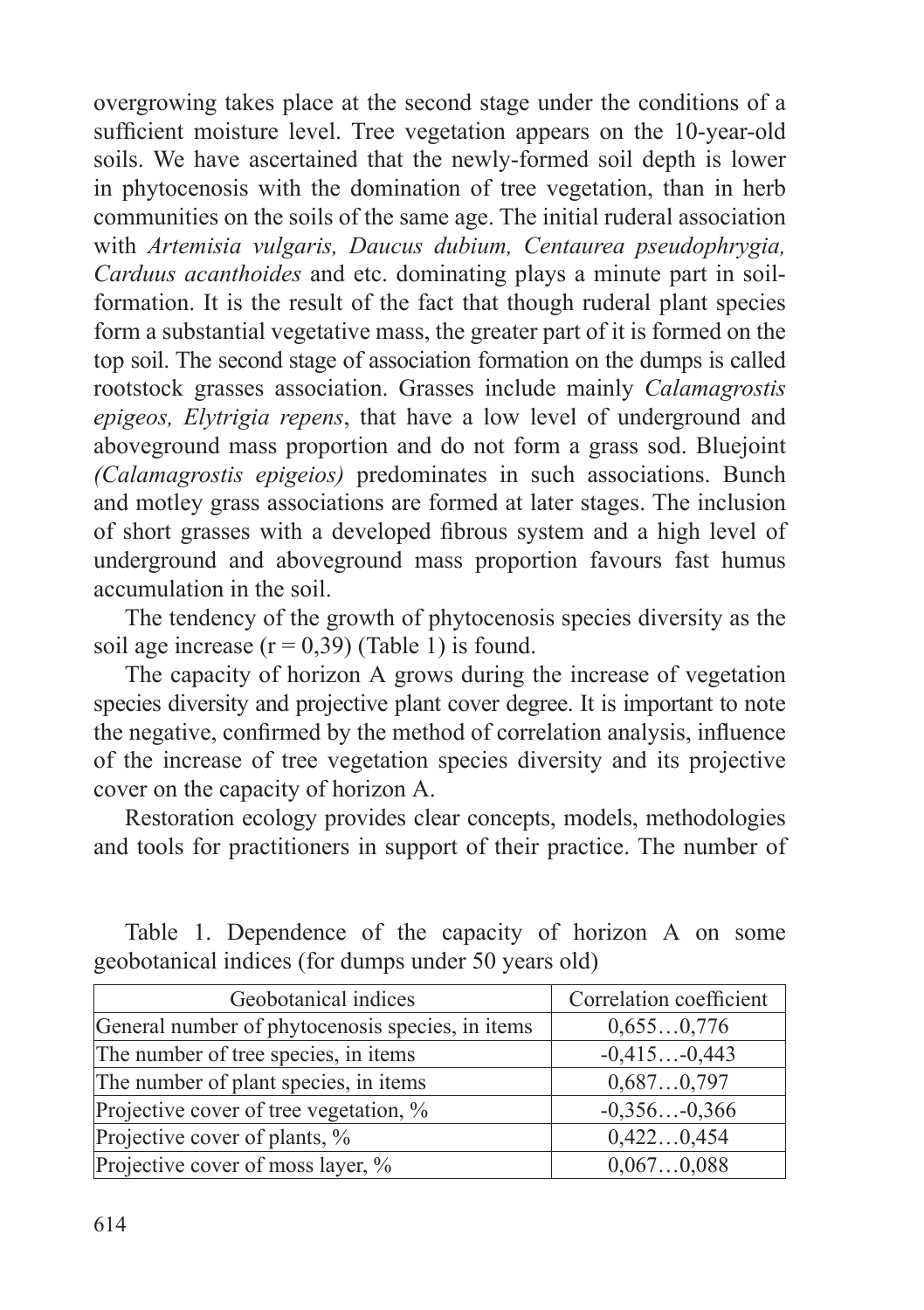methods of ecological restoration of disrupted soils steadily increases. Depending on the initial conditions (the type of the substrate, geomorphological conditions, remoteness from natural associations, etc.) one can choose an optimum procedure of ecological restoration from the point of view of its ecological-economical effectiveness. We carried out the number of fixed experiments in the BelSU botanical garden in 2002-2005 [2] for the purpose of studying the methods of plant associations restoration that depend on ecological conditions and different methods of soil preparation.

Experiment  $\mathbb{N}_{2}$  1: The fixed experiment on studying the influence of the reserved regime on the vegetation dynamics and top - soil of the steppe association was performed in 2002 - 2005 on the site of steppe restoration of the BelSU Botanical garden, on the south - eastern exposition steep slope of  $5 - 12^{\circ}$ . The investigations were carried out in 7 areas located in different landscape conditions. The total area of one plot is  $8 \text{ m}^2$ , the experiment is made with the method of randomized reiterations, replication is sixfold.

Experiment № 2**:** The investigations were implemented in 2003-2005 during the fixed experiment on studying the influence of ecological conditions and methods of soil preparation on growth and development of multicomponent mixed grass crop with a wide range of steppe species, located on the site of steppe restoration of the BelSU Botanical garden. The total area of one plot is  $8 \text{ m}^2$ , the experiment is made with the method of randomized reiterations, replication is sixfold.

Experiment № 3**:** The investigations were implemented in 2003-2005 during the fixed experiment on studying the influence of ecological conditions on the establishments of grass sod during their transplantation to the steam site and steppe association.

Experiment № 4**:** The investigations were implemented in 2003-2005 during the fixed experiment on studying the influence of ecological conditions on plant establishments in ecological niches.

Experiment № 5: The investigations were implemented in 2003-2005 during the fixed experiment on studying the steppe community restoration with the method of reduced top-soil from the pattern steppe biocenose including to the degraded steppe community.

Experiment № 6: The investigations were implemented in 2003-2005 during the fixed experiment on studying the influence of ecological conditions methods of seeds sowing on growth and development of the multicomponent mixed gross crop with a wide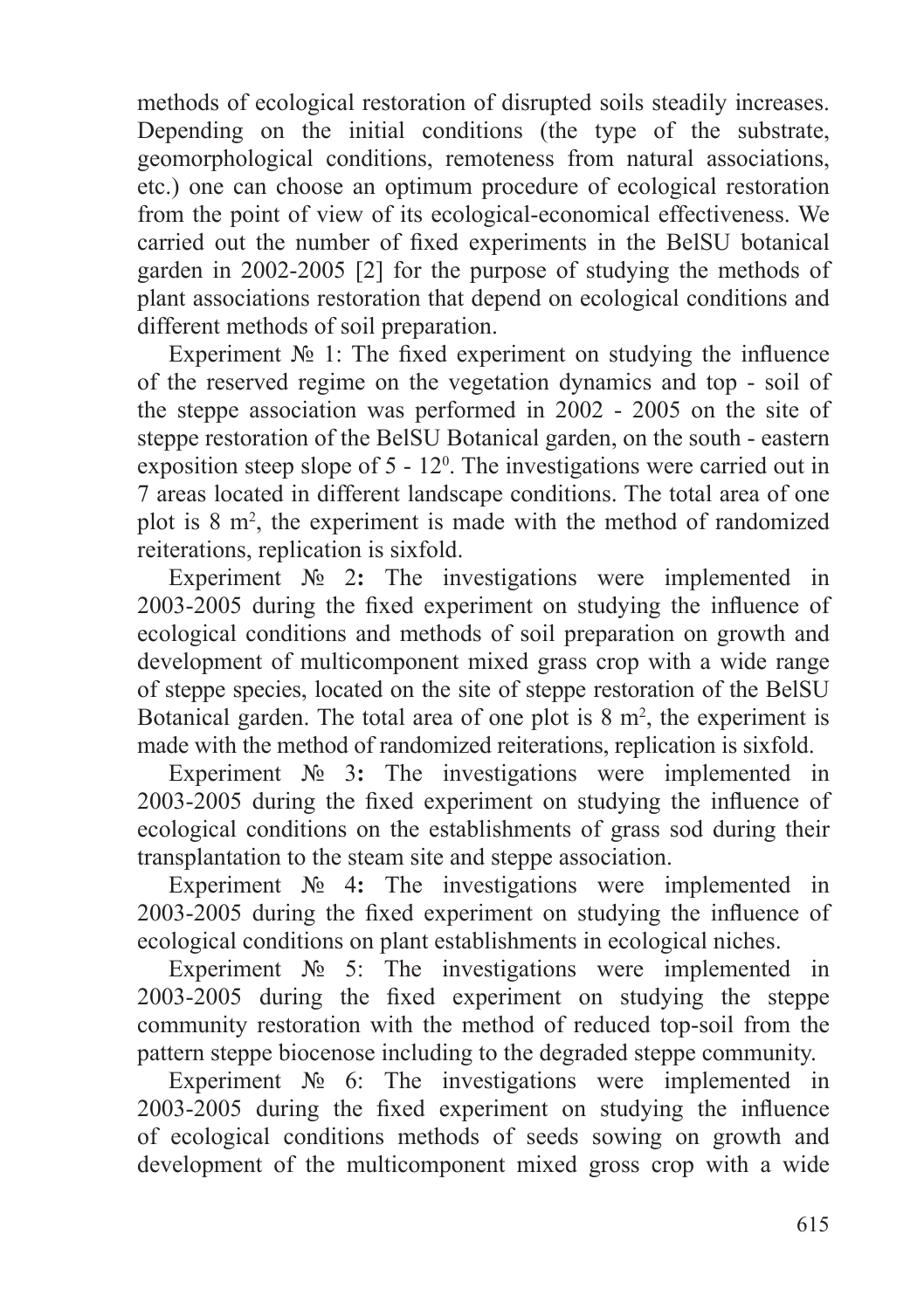range of steppe and calciphilous species under the conditions of chalky exposure with the development of intensive erosive processes.

RevilTec technology, developed by the scientists of the University of Bremen, is aimed at ecological restoration of dramatically degraded soils. The idea that forms the base of the technology is simple, modular and innovative. Substrate unsuitable for plant growth is upgraded to fertile soil with compost, soil amendments (e.g., mineral, organic and synthetic water absorbers) and bioactivaion (inoculation with site specific plant seed and soil organisms). Biodegradable bags (e.g., from jute) prevent erosion; soil amendments and organisms stabilize nutrient cycling and water balance.

RevilTec initiates and accelerates ecological succession. Besides, the modular conception allows expanding of restoration processes by using the mechanisms of water-holding usually in dried up technogenic substrates.

Scientific and technical results of RevilTec technology:

• The bags, that are put on the modified substrate, create an effective erosive protection. Due to quick decay of the lower side of the bag a rapid link of substrate with composted soil is available.

• The water-holding amendments are multi-functional. Hydrogel, performing its function, gradually decays in soil.

• Eminently the plants growth is activated, first of all, by means of adding site plants seeds into the compost.

• Admixture of sawdust leads to a nitrogen block. It must be compensated by the application of appropriate mineral fertilizers.

• The bags make the microclimate in favour of the soil fauna development and, consequently, soil-formation. The initially dominant compost fauna has been replaced by a successional fauna.

• At the initial stage of vegetation plants spread everywhere from the islands (bags). Water-holding effects increase.

• Due to the damp microclimate the plant growth is higher on granulometry multicomponent substrates than on the sand (construction waste was used for the experiments).

RevilTec - modules

*Basic module (soil science, soil ecology)*:

• Bags from biodegradable fabric (e.g., coffeebags from jute) filled with bioactivated substrate, plant seeds and amendments for the improvement of water and nutrient matters in the soil;

• Initial erosion control, improvement of microclimate;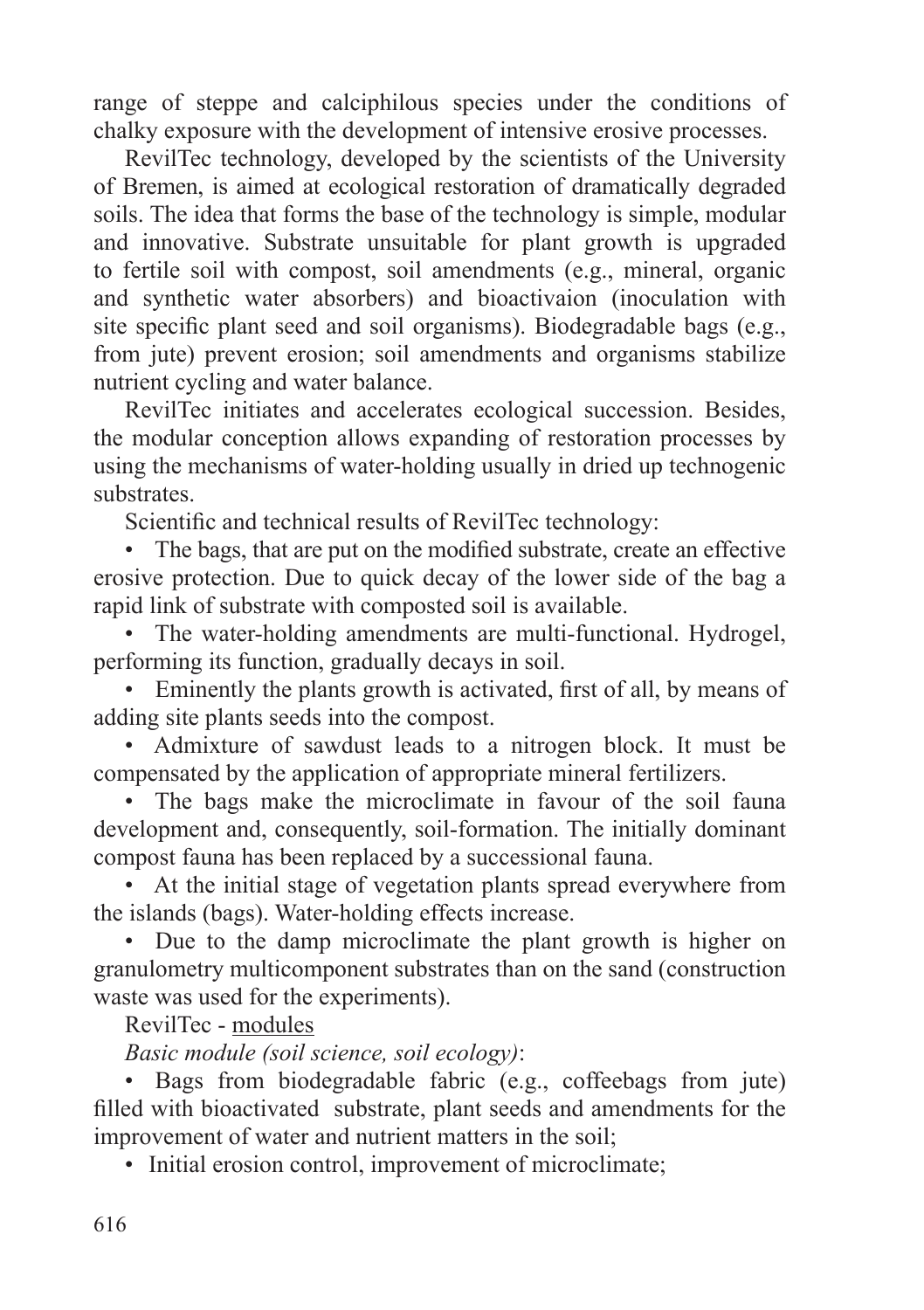• Scale - 0,5 meters.

*Complex modules (applied botany, ecology)*:

• Structures of various shapes and functions, assembled from a great number of bags with biotic and abiotic diversity;

• Starting points of colonization, safe-sites for new inhabitants, overgrowing, water and nutrient matters accumulation;

- Autonomous environment with growing erosion protection;
- Scale 0.5 meters.

*Mosaic and contours (monitoring, remote sensing, modeling, GIS):*

- Mosaic or other structures with connecting corridors.
- Development from mosaic to network.
- Scale 20 meters.

The evidence of RevilTec functionality:

1) The analysis of factors which ensure success of RevilTec implementation:

- Alteration of abiotic parameters, the increase of soil fauna diversity, a better plant growth;

- Hydrogel preserves its qualities within the period of a year and then it starts decaying;

- The results show the significance of the whole mixture rather than separate substrate components;

- The substrates should be optimized in accordance with N- parameters. By means of sawdust amendments (branches and roots cut into small pieces) N - block can be provoked because of extensive size of  $C(N - immobilization)$ . Though initial disbalance is quickly eliminated by natural plant overgrowth;

-The reduction of erosion on the slopes can be provided by linear objects (banks, crescents) and root layer formation (organic stabilization).

2) Ecological effects evaluation. Renaturation activities do not only promote natural growth, biodiversity and succession, but also cause some risks:

- Introduction of alien organisms in a definite site (neobiota), which can develop there into invasive species -mixtures of seeds of site plants and soil organisms of the same region are used in RevilTec.

- The use of the ecologically harmful (toxic) materials - only ecologically harmless bags are used in RevilTec. Hydrogel contains polyacrylamide, but the ecological risk of its use is insignificant because of its little amounts and its substance degradation.